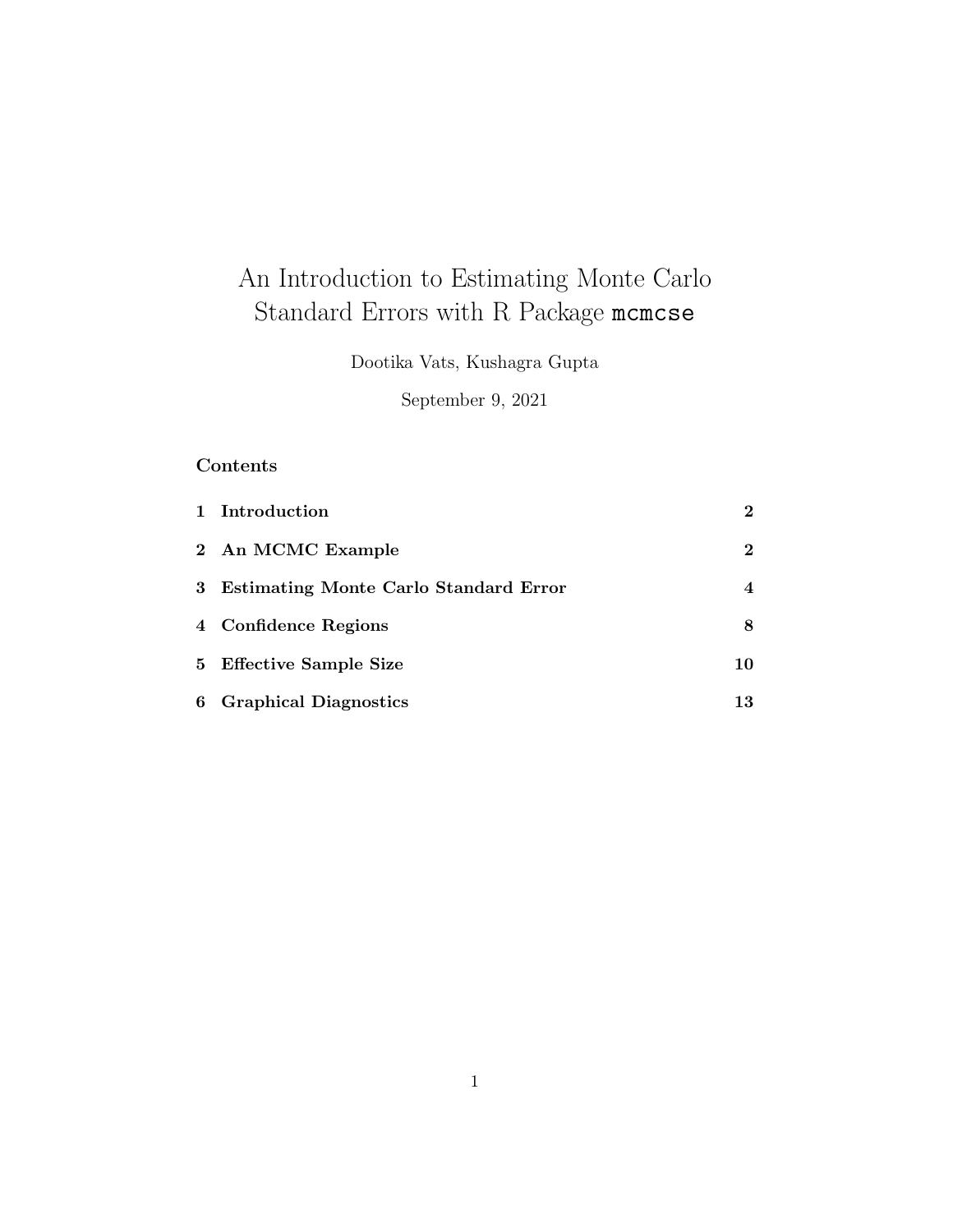# 1 Introduction

The R package mcmcse provides estimates of Monte Carlo standard errors for Markov chain Monte Carlo (MCMC) when estimating means or quantiles of functions of the MCMC output. In addition to MCMC output, the package can be used for time series and other correlated processes.

The package is predominantly useful after MCMC output has been obtained by the user. In addition to estimating the Monte Carlo standard errors, the package also provides univariate and multivariate estimates of effective sample size and tools to determine whether enough Monte Carlo samples have been obtained. The package also samples a stationary Markov chain from a bivariate normal target. There are also some graphical tools to ascertain the behavior of the Monte Carlo estimates.

#### 2 An MCMC Example

To illustrate the use of our package, we consider sampling from a bivariate normal distribution using a Gibbs sampler. For  $\omega_1, \omega_2 > 0$  and  $\rho$  such that  $\rho^2 < \omega_1 \omega_2$ , the target distribution is

$$
\left(\begin{array}{c} X_1 \\ X_2 \end{array}\right) \sim N\left(\begin{pmatrix} \mu_1 \\ \mu_2 \end{pmatrix}, \begin{pmatrix} \omega_1 & \rho \\ \rho & \omega_2 \end{pmatrix}\right) .
$$

The Gibbs sampler updates the Markov chain by using the following full conditional distributions transition equations:

$$
X_1 \mid X_2 \sim N\left(\mu_1 + \frac{\rho}{\omega_2}\left(X_2 - \mu_2\right), \omega_1 - \frac{\rho^2}{\omega_2}\right) ,
$$
  

$$
X_2 \mid X_1 \sim N\left(\mu_2 + \frac{\rho}{\omega_1}\left(X_1 - \mu_1\right), \omega_2 - \frac{\rho^2}{\omega_1}\right) .
$$

The function BVN Gibbs in the package draws samples from the above model.

```
library(mcmcse)
mu = c(2, 50)sigma = matrix(c(1, 0.5, 0.5, 1), nrow = 2)# Monte Carlo sample size is N
N <- 5e3
set.seed(100)
chain \leq BVN_Gibbs(n = N, mu = mu, sigma = sigma)
```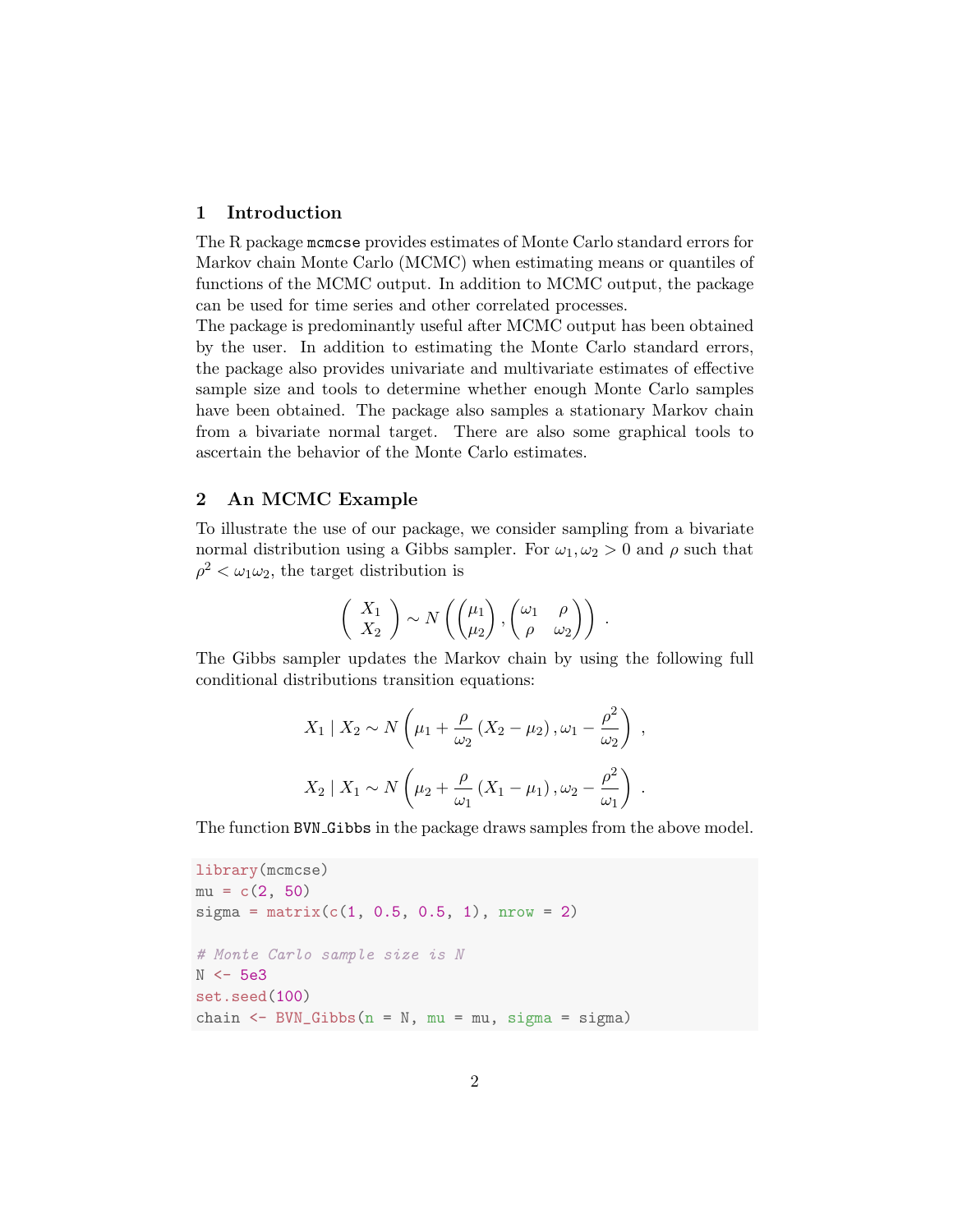For using the mcmcse package the rows of the MCMC output should store each iteration of the algorithm and so the output should have  $n$  rows and  $p$ columns. We will denote each row *i* of the output as  $y_i = (y_i^{(1)})$  $y_i^{(1)}, y_i^{(2)}$  $\binom{2}{i}$ .

```
#Rows has observations (samples) and each comlumn is a component.
head(chain)
```
## Y1 Y2 ## [1,] 1.497808 49.86281 ## [2,] 1.863062 50.69951 ## [3,] 2.451055 50.50147 ## [4,] 1.746889 50.49225 ## [5,] 1.531428 49.45406 ## [6,] 1.804876 49.98581

This vignette will discuss estimating two sets of features of interest of F.

• E<sub>F</sub>y: For estimating  $\mu = E_{F}y$ , the estimator is the Monte Carlo sample mean

$$
\mu_n = \frac{1}{n} \sum_{t=1}^n y_t.
$$

In R,  $\mu_n$  is obtained using the usual colMeans function. If  $p = 1$ , then use mean instead of colMeans.

```
colMeans(chain)
## Y1 Y2
## 2.006982 50.006033
```
• E<sub>F</sub>  $(y^{(1)2} + y^{(2)2})$ : When interested in estimating the sum of the second moments of each component of y, define the function  $g : \mathbb{R}^2 \to \mathbb{R}$ as  $g(x_1, x_2) = x_1^2 + x_2^2$ . This is defined in R by creating a function that implements the function  $g$ , row-wise.

```
g \leftarrow function(x){
  return(sum(x^2))
}
```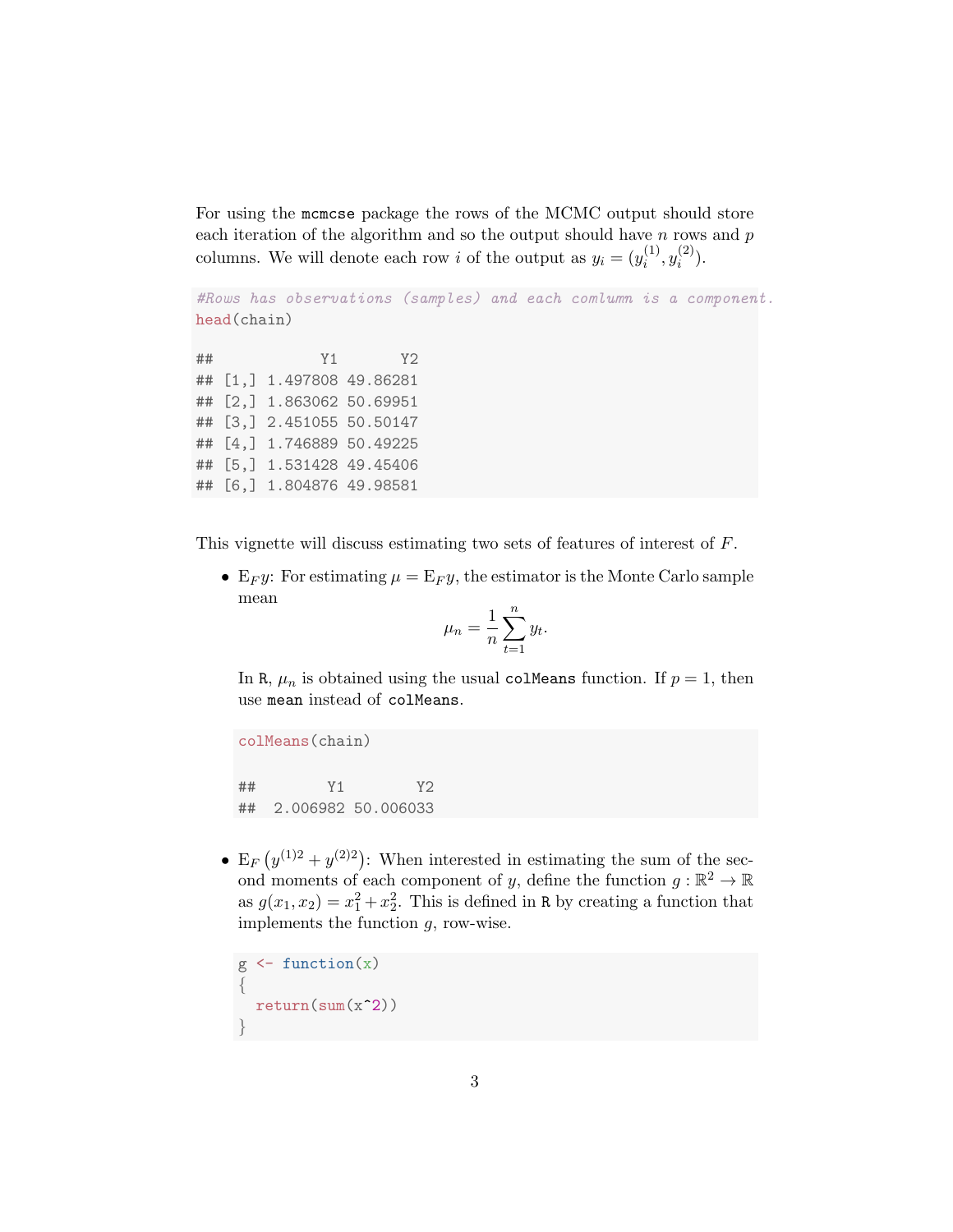The Monte Carlo estimator for g is

$$
\mu_{g,n} = \frac{1}{n} \sum_{t=1}^{n} g(y_t),
$$

```
# Apply the function g to each row
gofy \leftarrow apply(chain, 1, g)
# Monte Carlo estimate
mean(gofy)
## [1] 2506.55
```
Thus, to obtain Monte Carlo estimates from MCMC output, the base package is sufficient (generally). However, Monte Carlo estimates must be reported with Monte Carlo standard error. That is, if the following central limit theorems hold

$$
\sqrt{n}(\mu_n - \mathbf{E}_F y) \stackrel{d}{\to} N_p(0, \Sigma), \qquad (1)
$$

and

$$
\sqrt{n}(\mu_{g,n} - \mathbf{E}_F[||y||^2]) \stackrel{d}{\to} N_p(0, \Sigma_g), \qquad (2)
$$

then estimates of  $\Sigma$  and  $\Sigma_g$  must be reported, directly or indirectly. Since the samples obtained are correlated, these quantities require more sophisticated tools than usual sample estimators. (Note that a Markov chain CLT is not always guaranteed to hold. In fact, it depends on the rate of convergence of the Markov chain. Most of the functions in this package assume that a Markov chain CLT holds. Such an assumption is also made when using many of the convergence diagnostics).

#### 3 Estimating Monte Carlo Standard Error

In this package, the functions mcse, mcse.mat, mcse.multi, and mcse.initseq estimate the Monte Carlo standard error of  $\mu_n$  (or  $\mu_{g,n}$ ).

- mcse: consistent estimates of  $\sqrt{\Sigma/n}$  (standard error) when  $\Sigma$  is  $1 \times 1$ .
- mcse.mat: consistent estimates of the square root of the diagonals of  $\Sigma/n$ .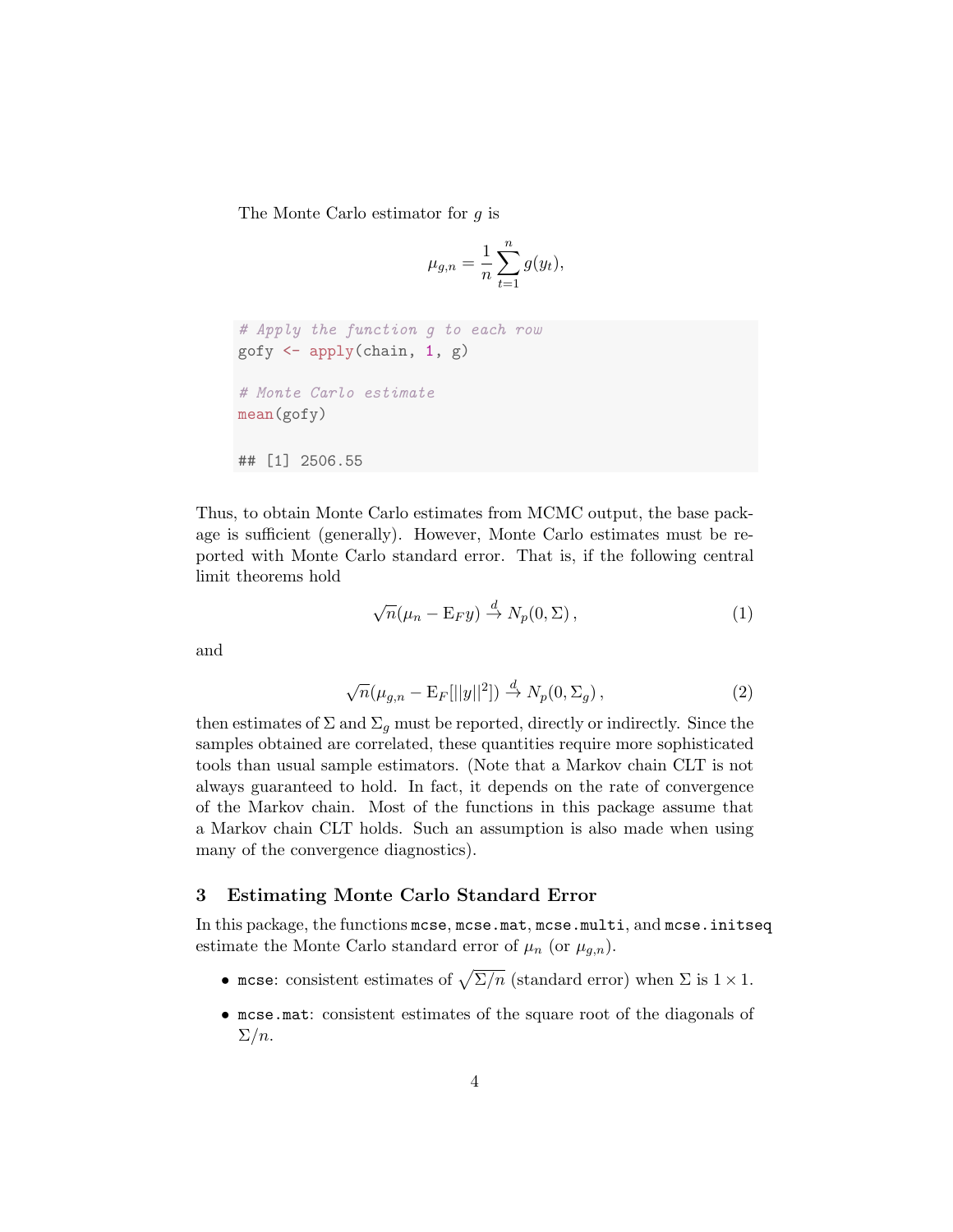- mcse.multi: consistent estimates of  $\Sigma$ .
- mcse.initseq: asymptotically conservative estimates of  $\Sigma$  using initial sequence estimators.

Using the mcmcse package we can estimate  $\Sigma$  in (1) with the mcse.multi and mcse.initseq function.

```
# Batch means estimator
mcerror_bm <- mcse.multi(x = chain, method = "bm", r = 1,
                         size = NULL, g = NULL, adjust = TRUE,
                         blather = TRUE)
# Overlapping batch means estimator
mcerror_obm <- mcse.multi(x = chain, method = "obm", r = 1,
                         size = NULL, g = NULL, adjust = TRUE,
                         blather = TRUE)
# Spectral variance estimator with Bartlett window
mcerror_bart \leq mcse.multi(x = chain, method = "bartlett", r = 1,
                           size = NULL, g = NULL, adjust = TRUE,blather = TRUE)
# Spectral variance estimator with Tukey window
mcerror_tuk <- mcse.multi(x = chain, method = "tukey", r = 1,
                          size = NULL, g = NULL, adjust = TRUE,
                          blather = TRUE)
# Initial sequence estimator, unadjusted
mcerror_is \leq mcse.initseq(x = chain, g = NULL,
                           adjust = FALSE, blather = TRUE)
# Initial sequence estimator, adjusted
mcerror_isadj <- mcse.initseq(x = chain, g = NULL,
                              adjust = TRUE, blather = TRUE)
```
• x takes the  $n \times p$  MCMC data. x can take only numeric entries in the form of a matrix or data frame. The rows of x are the iterations of the MCMC.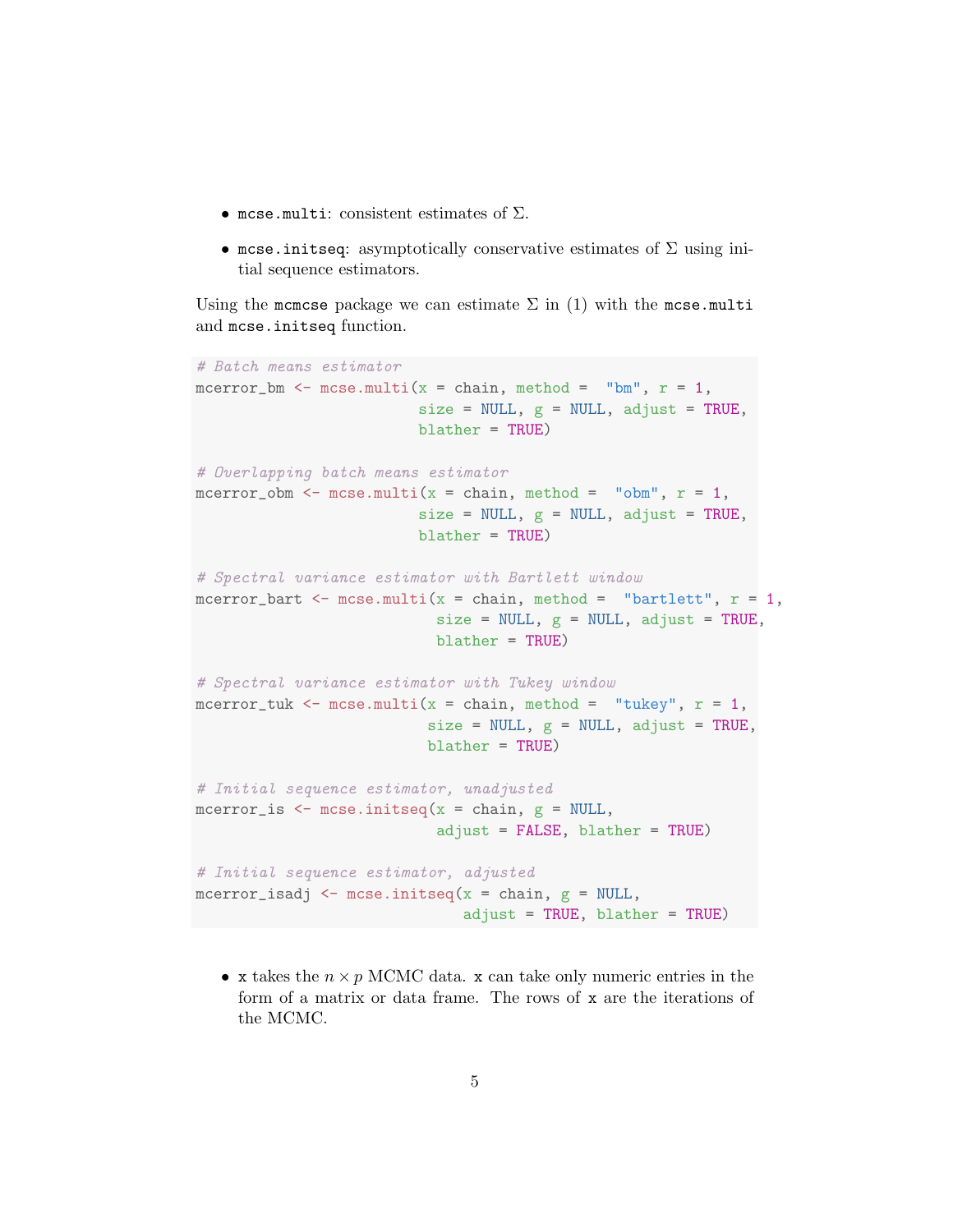- method = bm, obm, bartlett, tukey calculates the estimate using the batch means method and spectral variance methods with the modified-Bartlett and Tukey-Hanning windows.
- r is the lugsail parameter that indicates how much to "lift" the lag window (this also applies to bm and obm). Higher values will increasingly remove underestimation of  $\Sigma$  but may yield more variable estimators. Values more than 5 are not advised and negative values are not allowed. Reasonable choices are  $r = 1, 2, 3$ , where  $r = 3$  yields the lugsail estimator,  $r = 2$  is the flat-top estimator, and  $r = 1$  is the vanilla estimator.
- size is the batch size for the bm method and the truncation point for tukey and bartlett methods. Default batch size is calulcated using the exported batchSize function. Other accepted values are size = sqroot, which sets the size as  $\lfloor \sqrt{n} \rfloor$  and size = cuberoot which sets it at  $\lfloor n^{1/3} \rfloor$ . An integer value of size less than n is also valid as long as  $n/\text{size} > 1$ .

For reference on batchSize see Liu et al. (2021).

For reference on bm (batch means estimators) see Jones et al. (2006) and Vats et al. (2019).

For reference on bartlett and tukey (spectral variance estimators)see Flegal et al. (2010) and Vats et al. (2018).

For reference on lugsail estimation see Liu and Flegal (2018) and Vats and Flegal (2018).

- g is a function that is applied to each row of x and represents the features of interest of the process. Since here we are interested in only means, g is NULL. g will be explained in later examples.
- adjust is a logical argument indicating whether the resulting matrix should be adjusted in order to retain positive-definiteness. By default this is set to be TRUE.
- blather when TRUE outputs under the hood information about the estimation process. The default is set to FALSE since most users should be interested in only cov and est.

For reference on mcse.initseq (initial sequence estimators) see Dai and Jones (2017).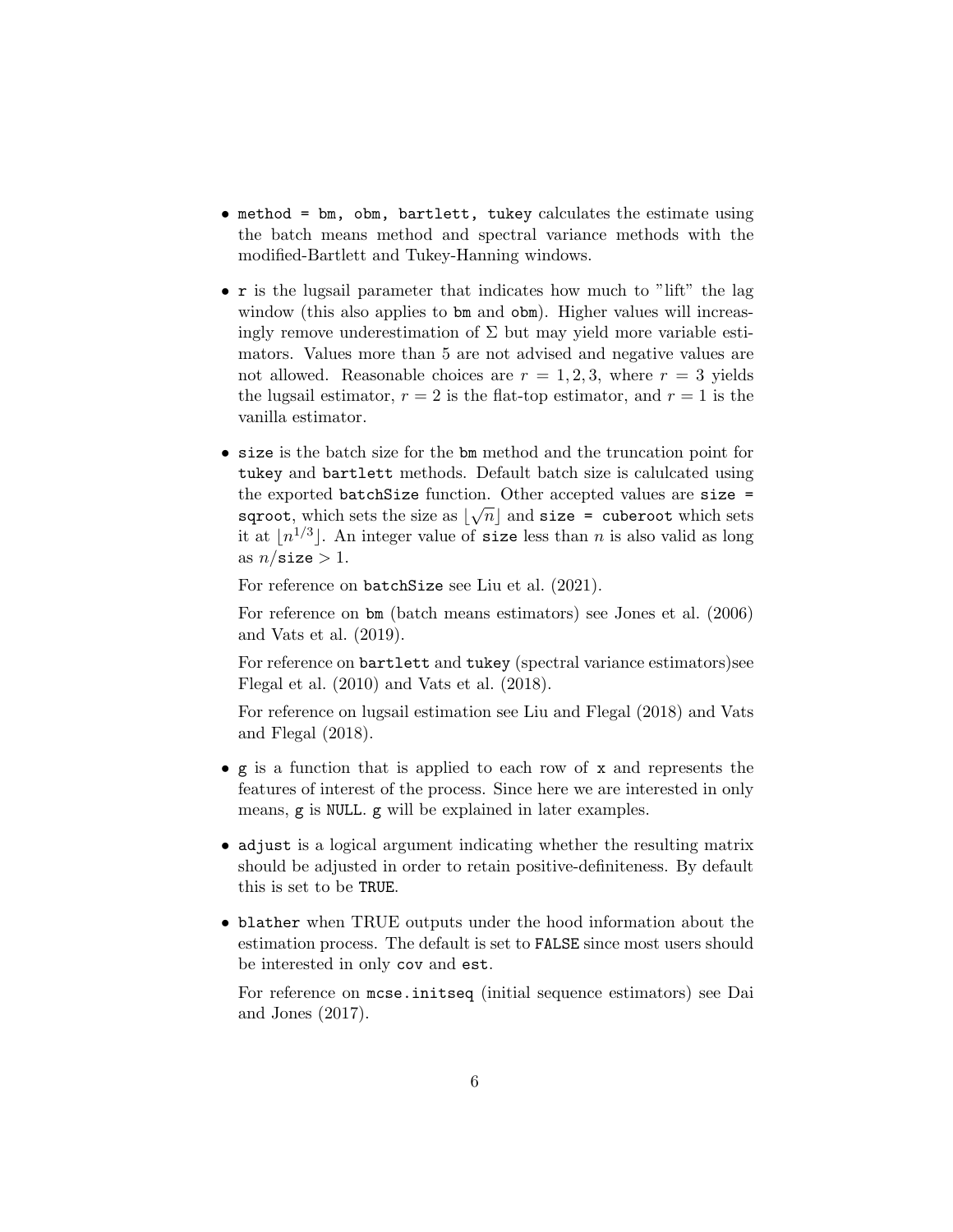mcse.multi and mcse.initseq return an S3 class with multiple components. When blather = FALSE, cov stores the estimate of  $\Sigma$  obtained using the method chosen, est stores the estimate of the mean of  $g$  applied on the Markov chain. In addition, nsim stores the no. of Markov chain samples, eigen values stores the eigen values of the estimated  $\Sigma$  and cov.adj stores the adjusted covariance matrix if adjust = TRUE (see mcse.multi for more details). When blather = TRUE the following are returned in addition to the above: size which indicates the size of batches/truncation, method used, Adjustment-used indicating whether an adjusted estimator was used (adjust) and message containing additional information about the estimation process (like the numerical adjustments possibly made to keep the estimate mathematically consistent).

**Note:** The Monte Carlo estimates of  $\mu$  are not affected by the choice of the method.

Note: For consistent estimation, the batch means estimators are significantly faster to calculate than the spectral variance estimators. The user is advised to use the default method = "bm" for large input matrices.

**Note:** cov returns an estimate of  $\Sigma$  and not  $\Sigma/n$ .

If the diagonals of  $\Sigma$  are  $\sigma_{ii}^2$ , the function  ${\tt mcse}$  and  ${\tt mcse}$  . ${\tt mat}$  returns  $\sigma_{ii}/\sqrt{n}$ . mcse does it for one component and mcse.mat does it for all diagonals.

```
mcse(x = chain[, 1], method = "bm", g = NULL)## $est
## [1] 2.006982
##
## $se
## [1] 0.01792272
mcse.mat(x = chain, method = "bm", g = NULL)
## est se
## Y1 2.006982 0.01792272
## Y2 50.006033 0.01814934
```
In order to estimate  $\mu_{n,g}$  and  $\Sigma_g$  as in (2), we use the R function g we had defined before. Recall that g should be a function that takes vector inputs.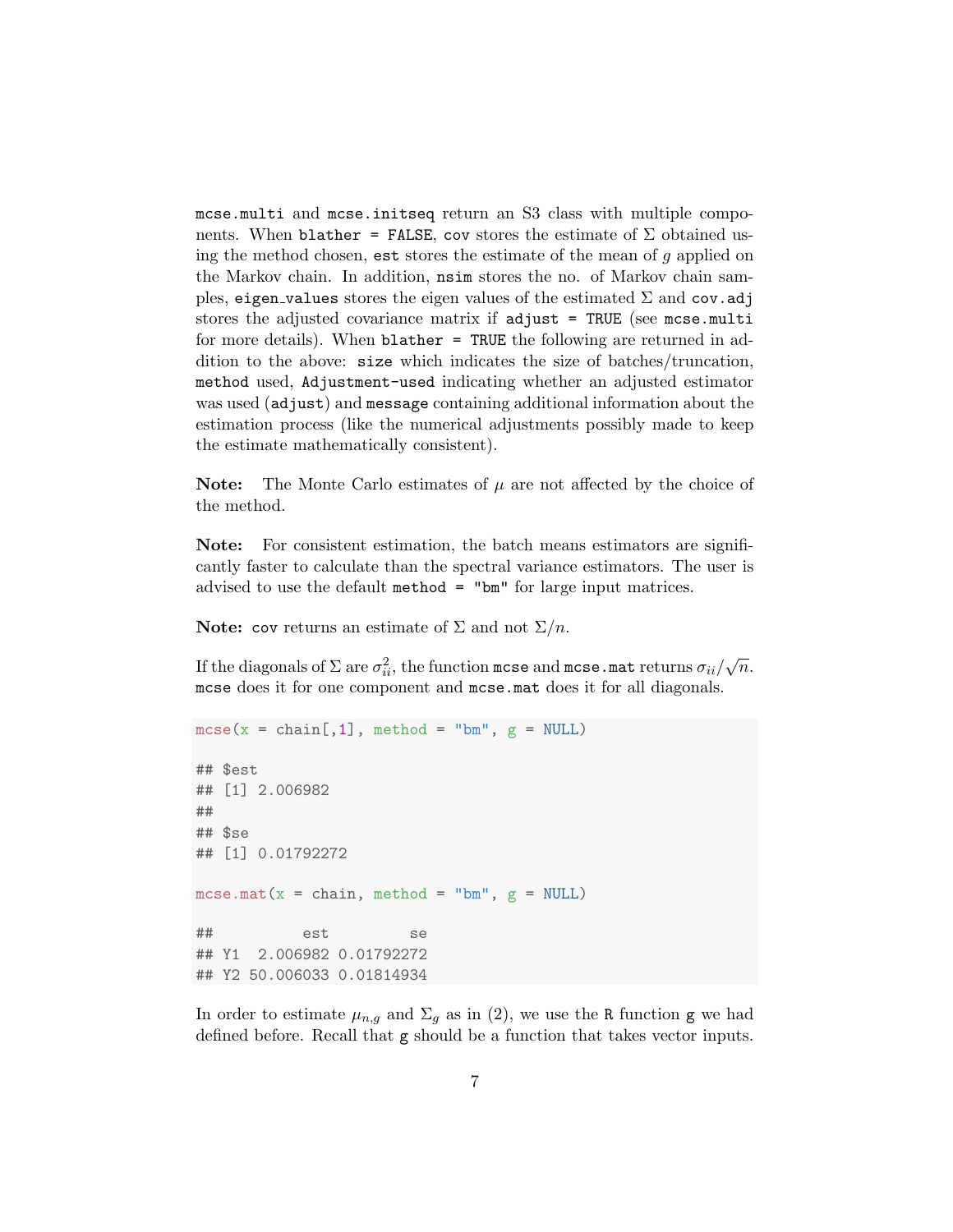```
g
## function(x)
## {
## return(sum(x^2))
## }
## <bytecode: 0x7f862c641cd8>
mcerror_g_bm <- mcse.multi(x = chain, g = g, blather = TRUE)
mcerror_g_is \leq mcse.initseq(x = chain, g = g, blather = TRUE)
mcerror_g_bm$cov
## [,1]
## [1,] 17464.29
# Initial Sequence error is larger than batch means, as expected.
mcerror_g_is$cov
\sharp # [, 1]
## [1,] 16091.86
# Returned value is asymptotic variance.
# So we calculate the standard error here.
sqrt(mcerror_g_bm$cov/N)
\# \qquad \qquad \qquad \qquad \qquad \qquad \qquad \qquad \qquad \qquad \qquad \qquad \qquad \qquad \qquad \qquad \qquad \qquad \qquad \qquad \qquad \qquad \qquad \qquad \qquad \qquad \qquad \qquad \qquad \qquad \qquad \qquad \qquad \qquad \qquad \qquad 
## [1,] 1.868919
sqrt(mcerror_g_is$cov/N)
## [,1]
## [1,] 1.793982
```
# 4 Confidence Regions

Using the function confRegion in the package, the user can create joint confidence regions for two parameters. The input for this function is the output list from the mcse.multi or mcse.initseq function. The function uses the attributes cov, est, and nsim from the output list. If the mcse.initseq is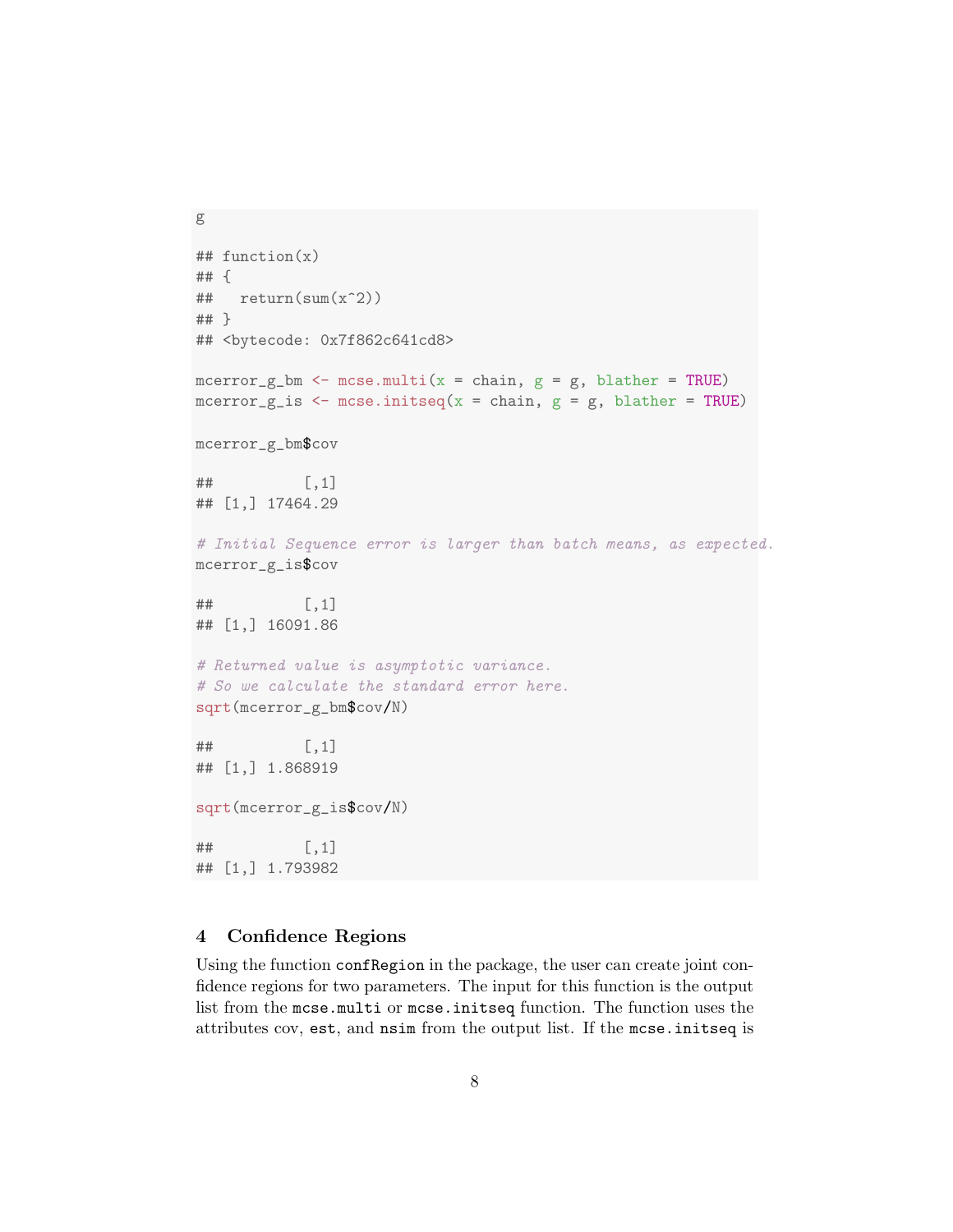input and adjust = TRUE had been used, then cov.adj is used instead of cov. mcse.multi also uses the attribute size.

plot(confRegion(mcerror\_bm, which =  $c(1,2)$ , level = .90), type = 'l', asp = 1) lines(confRegion(mcerror\_bart, which =  $c(1,2)$ , level = .90), col = "red")



- which should be a vector of size 2 that indicates the two components for which the confidence ellipse is to be constructed.
- level is the confidence level of the confidence region. The default is .95

NOTE: confRegion calls on the function ellipse in package ellipse to draw the ellipse.

NOTE: Since the confidence region is created for two parameters only, the size of the ellipse is determined by setting  $p = 2$  irrespective of the original dimension of the problem.

To determine the effect of the confidence level, we draw two regions with different confidence levels. We use mcse.initseq this time.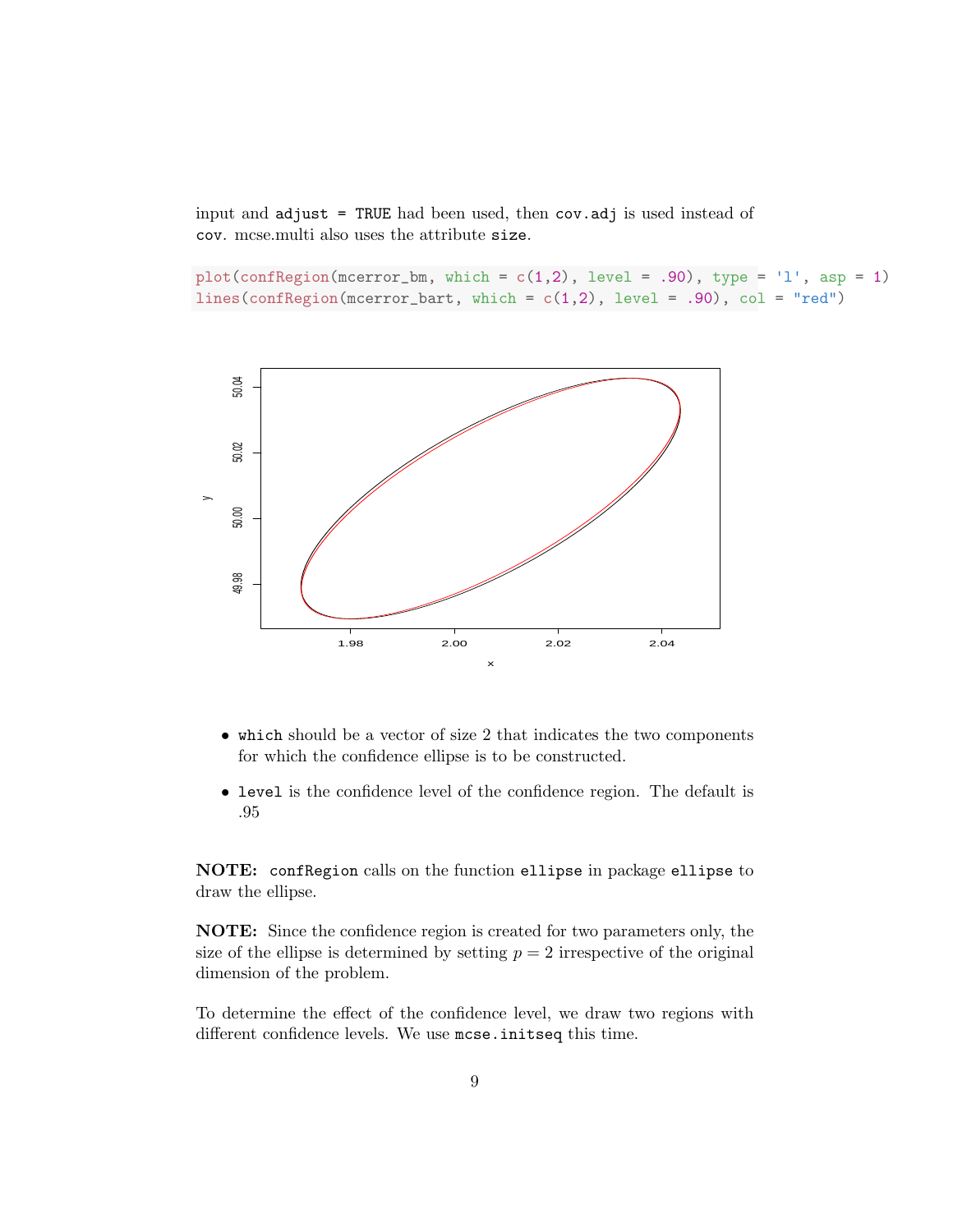$plot(confRegion(mcerror_is, which = c(1,2), level = .95), type = 'l', asp = 1)$ lines(confRegion(mcerror\_is, which =  $c(1,2)$ , level = .90), col = "red")



## 5 Effective Sample Size

Reporting  $p \times p$  covariance matrix estimates is impractical and uninterpretable. The motivation of estimating Monte Carlo standard error is to ensure that said error is small. This is essentially the idea behind estimating effective sample size and ensuring that the estimated effective sample size is larger than a prespecified lower bound.

Before sampling the Markov chain, the user is advised to use the function minESS to ascertain what is the minimum effective sample size needed for stable analysis. See Vats et al. (2019) for theoretical details.

```
# For mu
minESS(p = 2, alpha = .05,eps = .05)## minESS
## 7529
#For mu_g
minESS(p = 1, alpha = .05,eps = .05)
```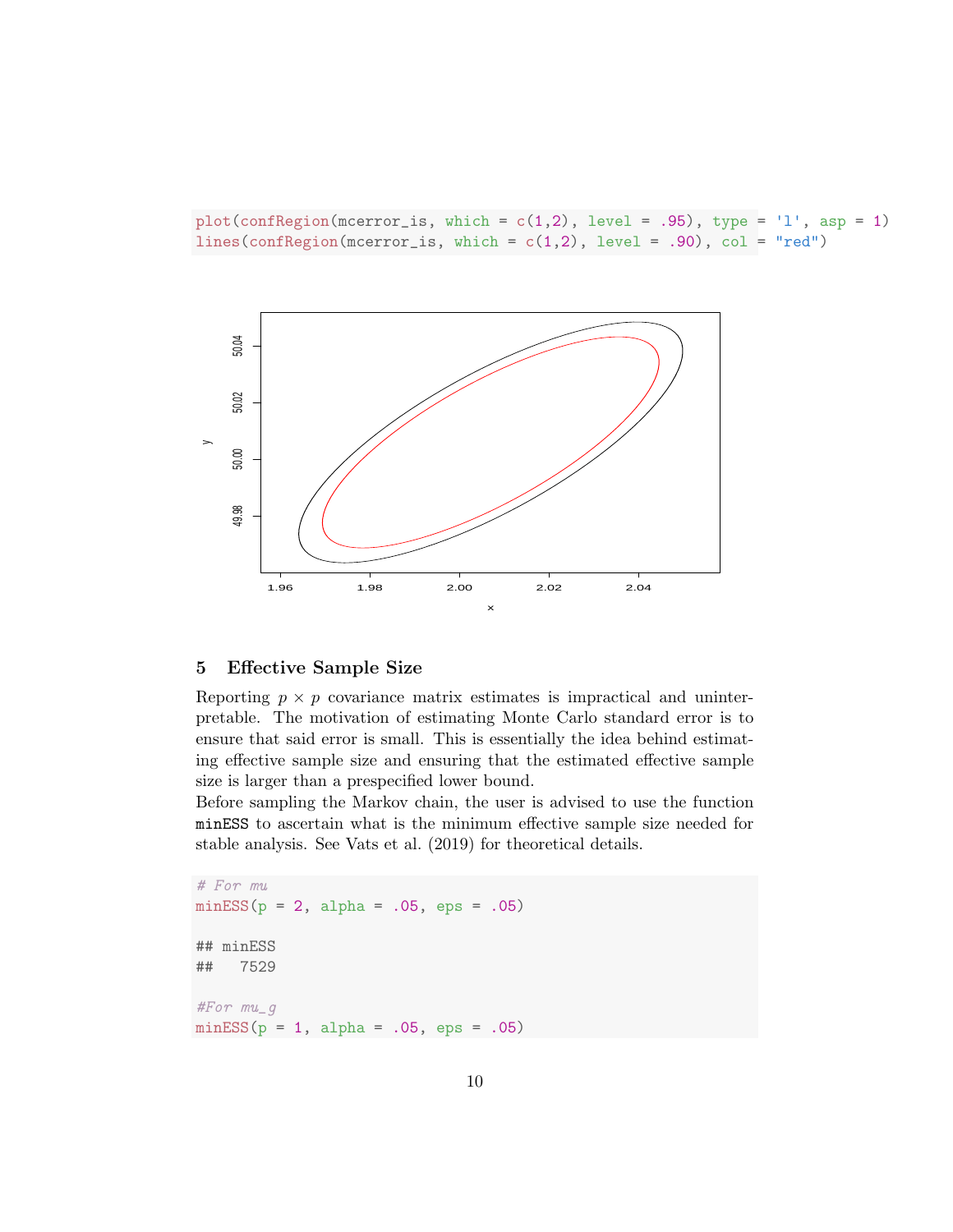```
## minESS
## 6146
```
- p is the dimension of the estimation problem.
- alpha is the confidence level
- eps is the tolerance level. Default is .05. Reasonable levels are anywhere from .01 to .05. The smaller the tolerance, the larger the minimum effective samples. eps represents a tolerance level relative to the variability in the target distribution. It is akin to the idea of margin-of-error.

minESS is independent of the Markov chain or process, and is only a function of p,  $\alpha$ , and  $\epsilon$ . The user should find minESS and then sample their process until the required minimum samples are achieved.

Alternatively, we often don't have the luxury of obtaining a lot of samples, and reaching a minimum effective sample size is not possible. In such a scenario, it is useful to know the  $\epsilon$  tolerance level the number of estimated effective samples correspond to. So if we can only obtain 1000 effective samples,

```
# For mu
minESS(p = 2, alpha = .05, ess = 1000)## Epsilon
## 0.137196
#For mu_g
minESS(p = 1, alpha = .05, ess = 1000)## Epsilon
## 0.123959
```
Thus, if you obtained a sample with estimated effective sample size equaling 1000 for estimating  $\mu_q$  and  $\mu_{n,q}$ , then the precision level of your estimate is  $\epsilon = .137$  and  $\epsilon = .124$ , respectively. multiESS and ess are two functions that calculate the effective sample size of a correlated sample. ess calculations are based on Gong and Flegal (2016) and is component-wise, and multiESS utilizes the multivariate nature of the problem.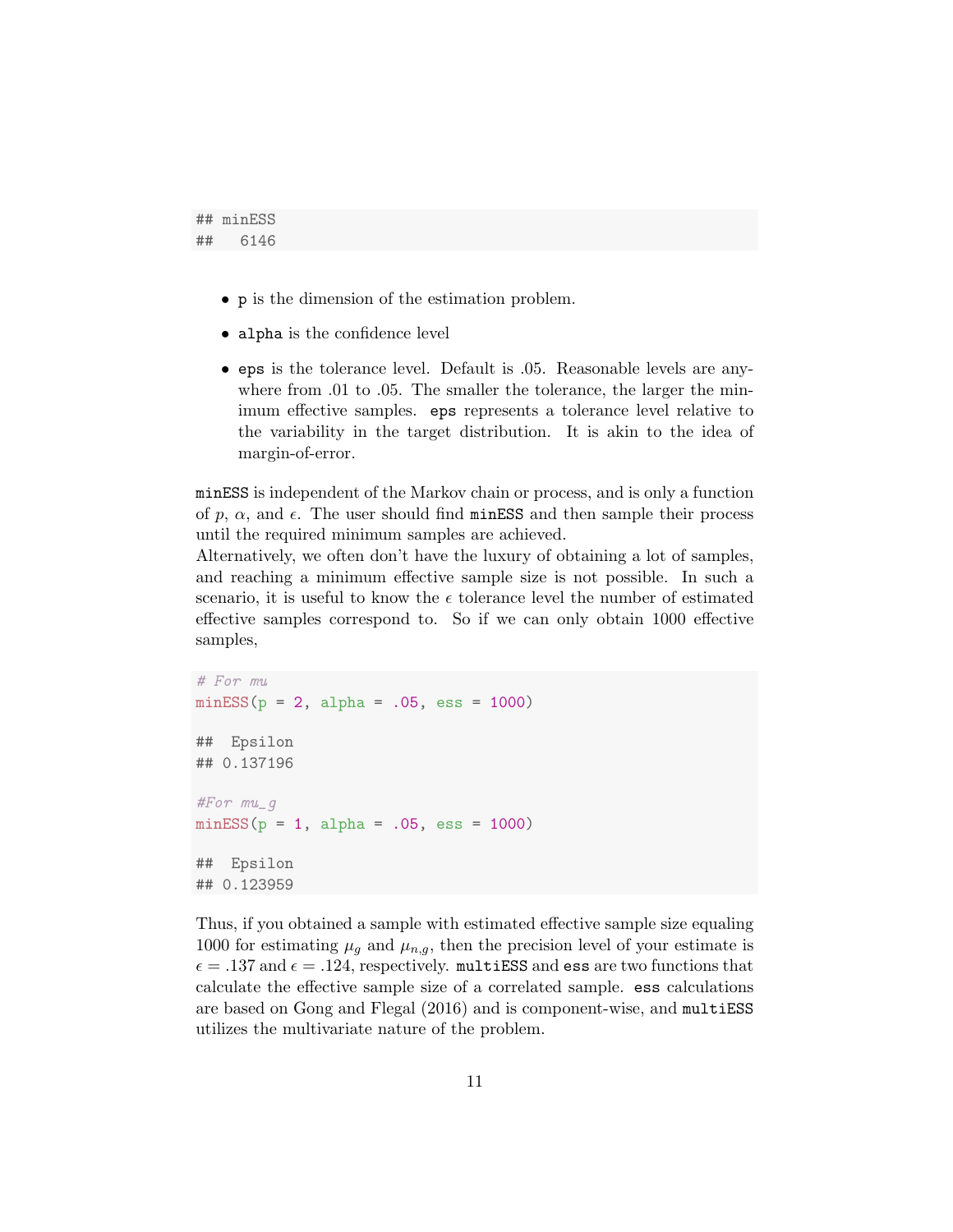Since ess produces a different estimate for each component, conservative practice dictates choosing the smallest of the values. multiESS returns one estimate of the effective sample size based on the whole sample. The function calls mcse.multi function to obtain a batch means estimate of  $\Sigma$ . The user can provide another estimate of  $\Sigma$  using the covmat argument.

```
multiESS(chain)
## [1] 4024.471
# Using spectral variance estimators
multiESS(chain, covmat = mcerror_bart$cov)
## [1] 4377.303
# Using initial sequence estimators
# Since this is a conservative estimator, ess will be smaller
multiESS(chain, covmat = mcerror_is$cov)
```

```
## [1] 4263.715
```
Since the effective sample size is less than the minimum effective samples, we should simulate more. Looking at the formula of ESS, we might need around 10, 000 Monte Carlo samples.

```
set.seed(100)
chain <- BVN_Gibbs(1e4, mu, sigma)
# larger than 7529
multiESS(chain)
## [1] 9203.001
# larger than 7529
multiESS(chain, covmat = mcerror_bart$cov)
## [1] 8847.715
# larger than 7529
multiESS(chain, covmat = mcerror_is$cov)
## [1] 8618.124
```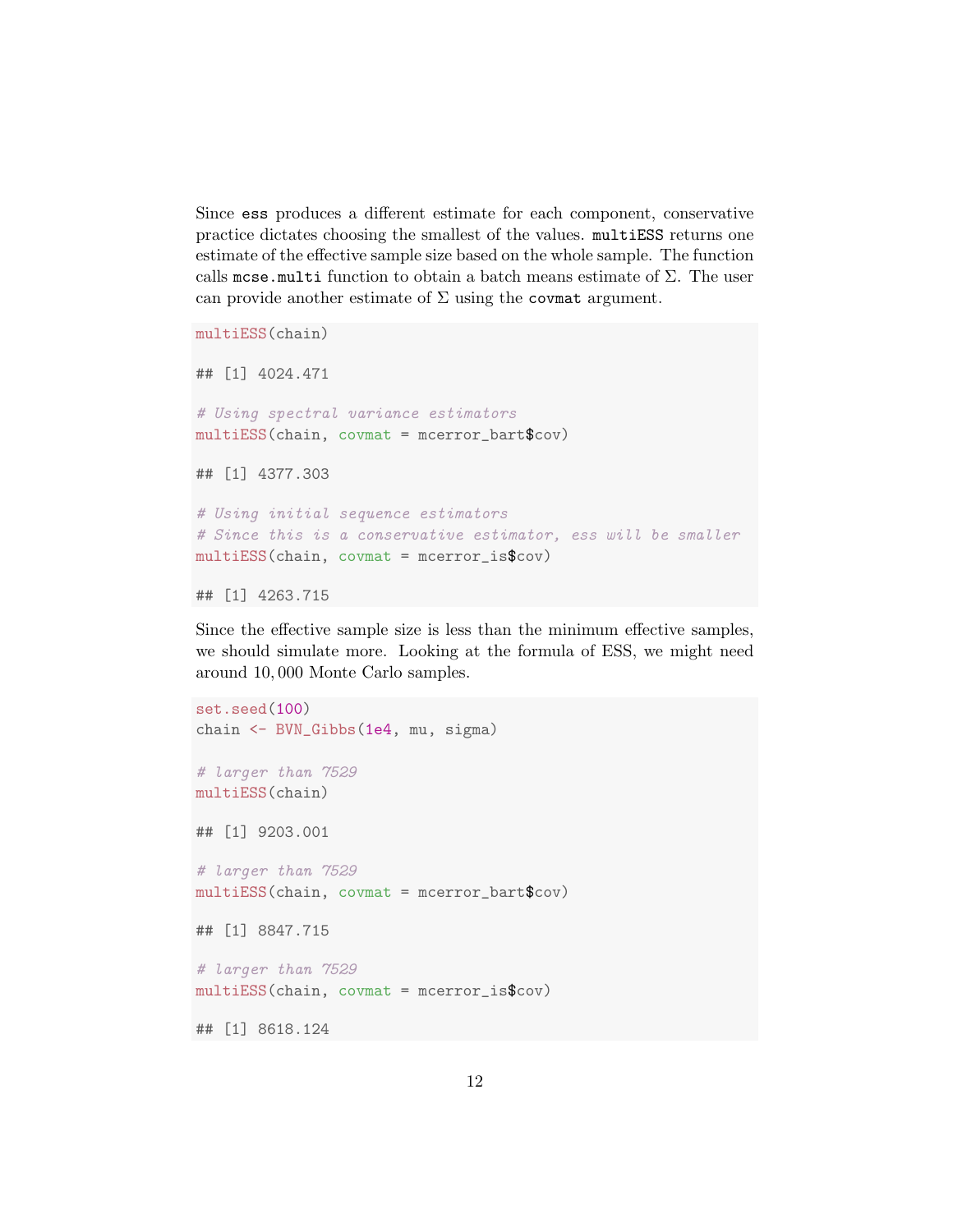So no matter which estimator we choose for the Monte Carlo standard error, 10,000 Monte Carlo samples are sufficient to have  $\epsilon = .05$  relative tolerance.

NOTE: Ideally, we want to get more samples using the last iteration of the previous Markov chain. However, BVN Gibbs does not allow user specified starting values and starts from stationarity itself, so to demonstrate the use of minESS and multiESS, we get a new sample altogether.

## 6 Graphical Diagnostics

The function estvssamp plots the Monte Carlo estimates versus the sample size for a component of the MCMC output. This plot indicates whether the Monte Carlo estimate has stabilized.

```
estvssamp(chain[,1])
```


#### References

- Dai, N. and Jones, G. L. (2017). Multivariate initial sequence estimators in Markov chain Monte Carlo. Journal of Multivariate Analysis (to appear).
- Flegal, J. M., Jones, G. L., et al. (2010). Batch means and spectral variance estimators in Markov chain Monte Carlo. The Annals of Statistics, 38:1034–1070.